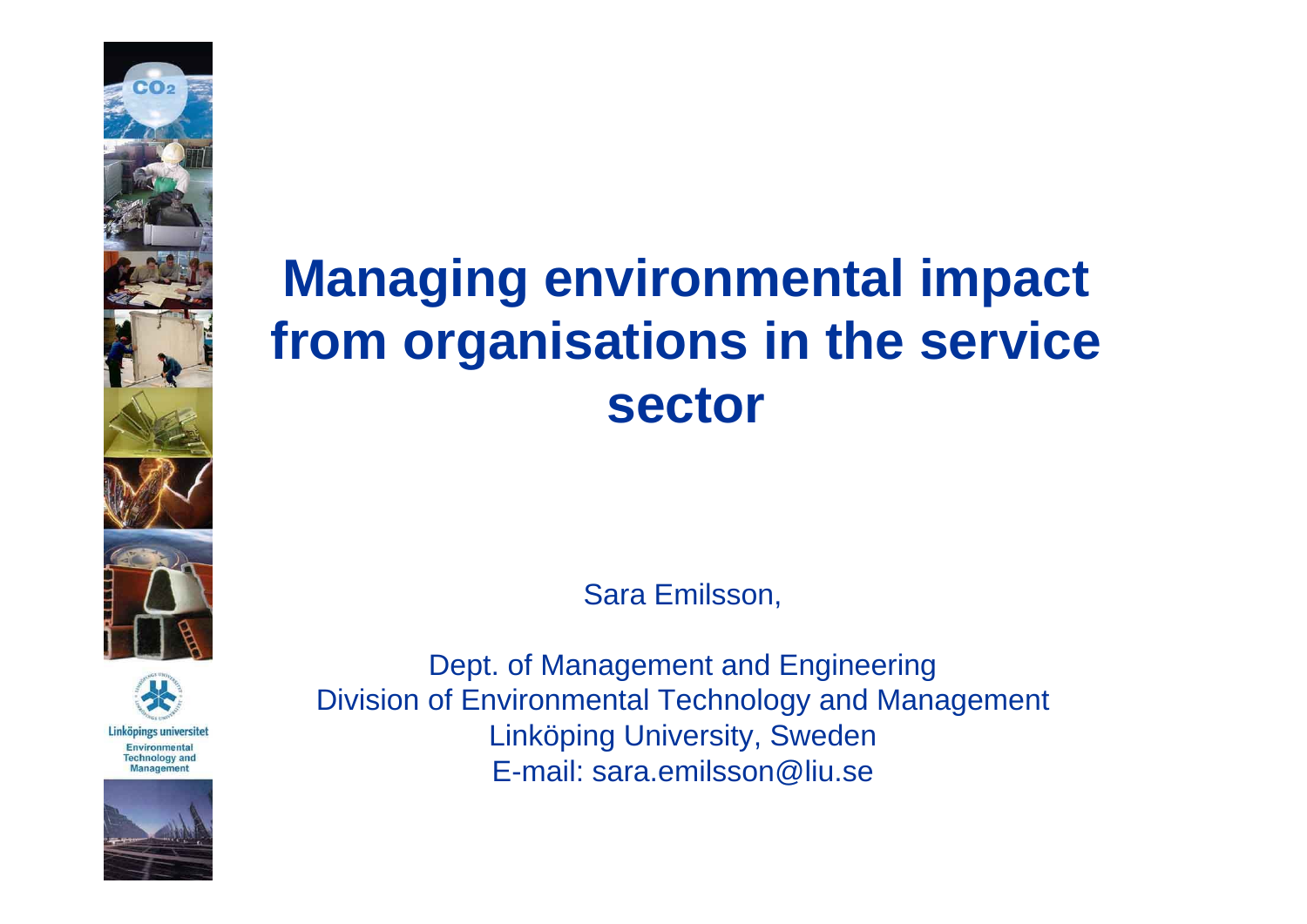

## **What is the problem?**

- No clear definition in ISO 14001 or EMAS, therefore difficult to find support for managing indirect environmental impact.
- Suggested definition in Emilsson and Hjelm (2007): *"Indirect environmental impact constitutes any change to the environment, whether adverse or beneficial, wholly or partially resulting from an element of an organization's activities or products or services, influencing other actors' prerequisites to perform their activities."*



Linköpings universitet Environmental **Technology and** Management



Indirect environmental impact and climate change.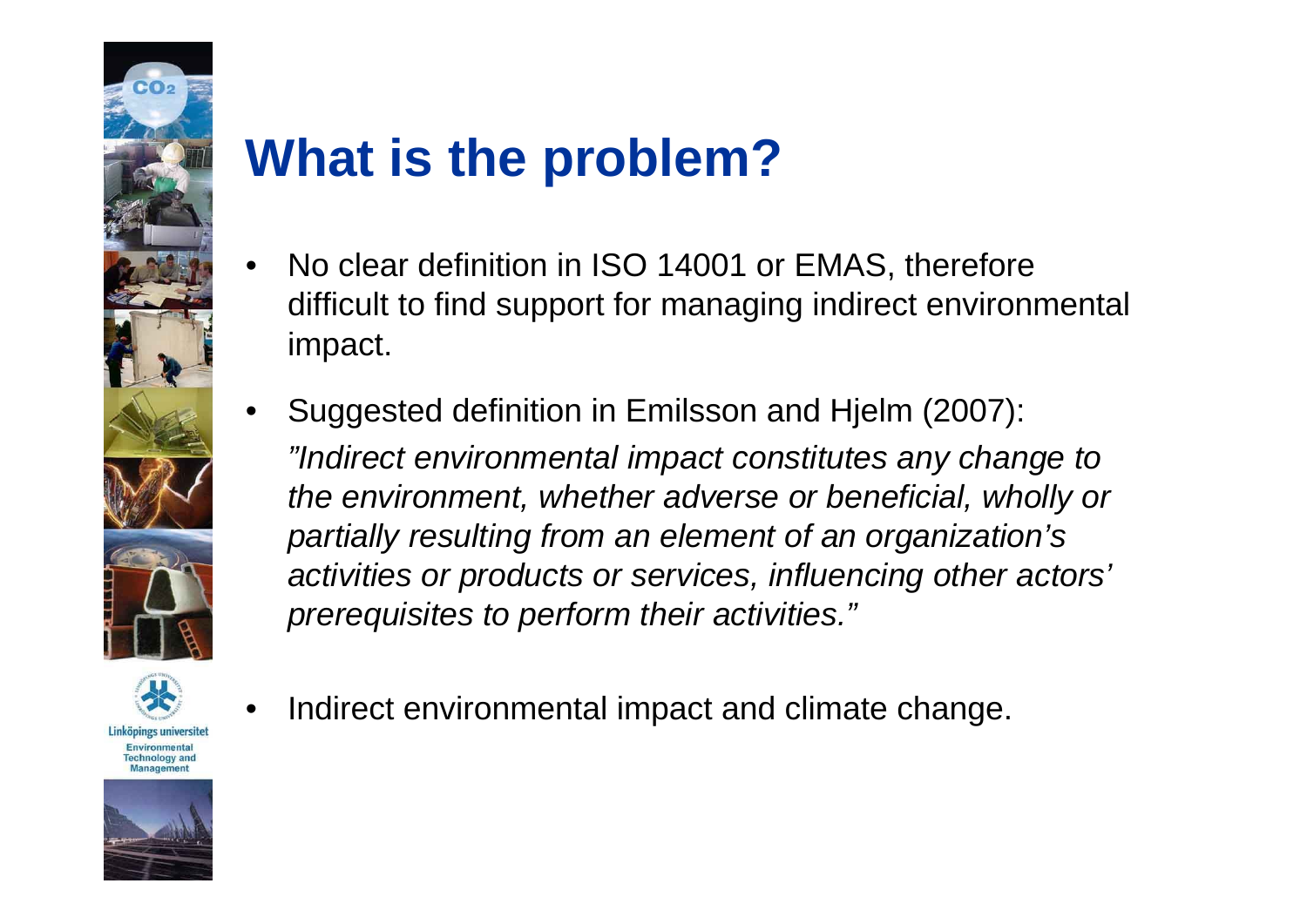





#### **Selected organisations for this study**

| Organisation                                        | Number of<br>employees | Year of ISO 14001<br>certification | ISO 14001<br>certificate<br>includes all<br>activities | <b>ISO 9001</b><br>certified |
|-----------------------------------------------------|------------------------|------------------------------------|--------------------------------------------------------|------------------------------|
| Consultancy firm 1                                  | 2000                   | 1997                               | Yes                                                    | Yes                          |
| Consultancy firm 2                                  | 4000                   | 1997                               | Yes                                                    | Yes                          |
| Insurance company 1                                 | 290                    | 2003                               | Yes                                                    | N <sub>o</sub>               |
| Insurance company 2                                 | 3300                   | 2001                               | N <sub>o</sub>                                         | N <sub>o</sub>               |
| <b>Swedish Forest Agency</b>                        | 1200                   | 2002                               | Yes                                                    | N <sub>o</sub>               |
| Swedish Land and real estate registration<br>Agency | 2200                   | 2003                               | Yes                                                    | N <sub>o</sub>               |
| Swedish Civil Contingencies Agency                  | 800                    | 2001                               | Yes                                                    | N <sub>o</sub>               |
| <b>Swedish Chemicals Agency</b>                     | 200                    | 2004                               | Yes                                                    | Yes                          |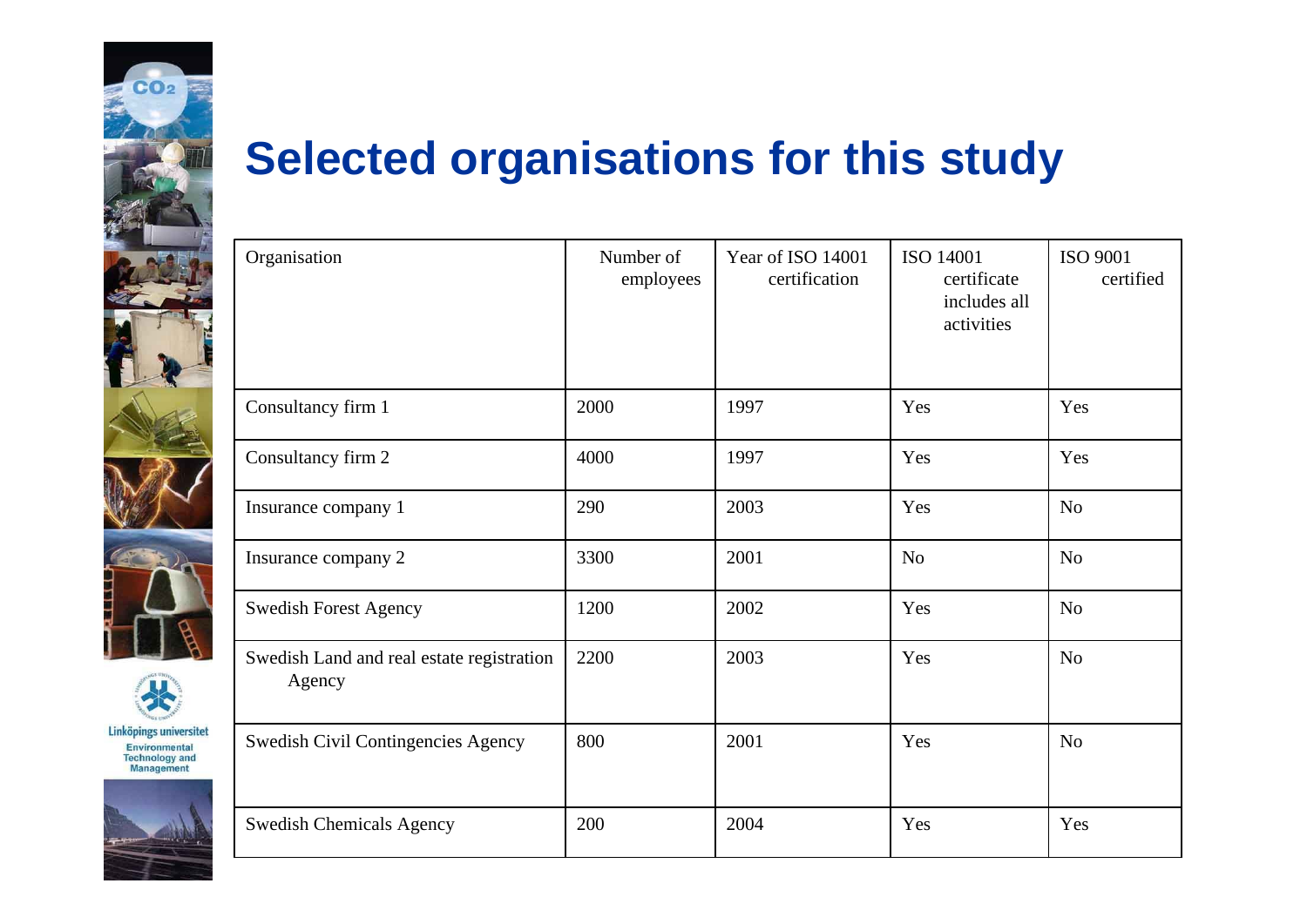#### **One possible approach to the problem**

- Integrated approach to environmental/sustainability management
- Process based management
	- Identify significant processes
	- The organisation is regarded as a social system
	- Employees'competency is highly valued
	- Progress is measured in both quantitative and qualitative terms



Linköpings universitet Environmental **Technology and** Management



• Risk: indirect environmental impact is neglected and only managed rhetorically